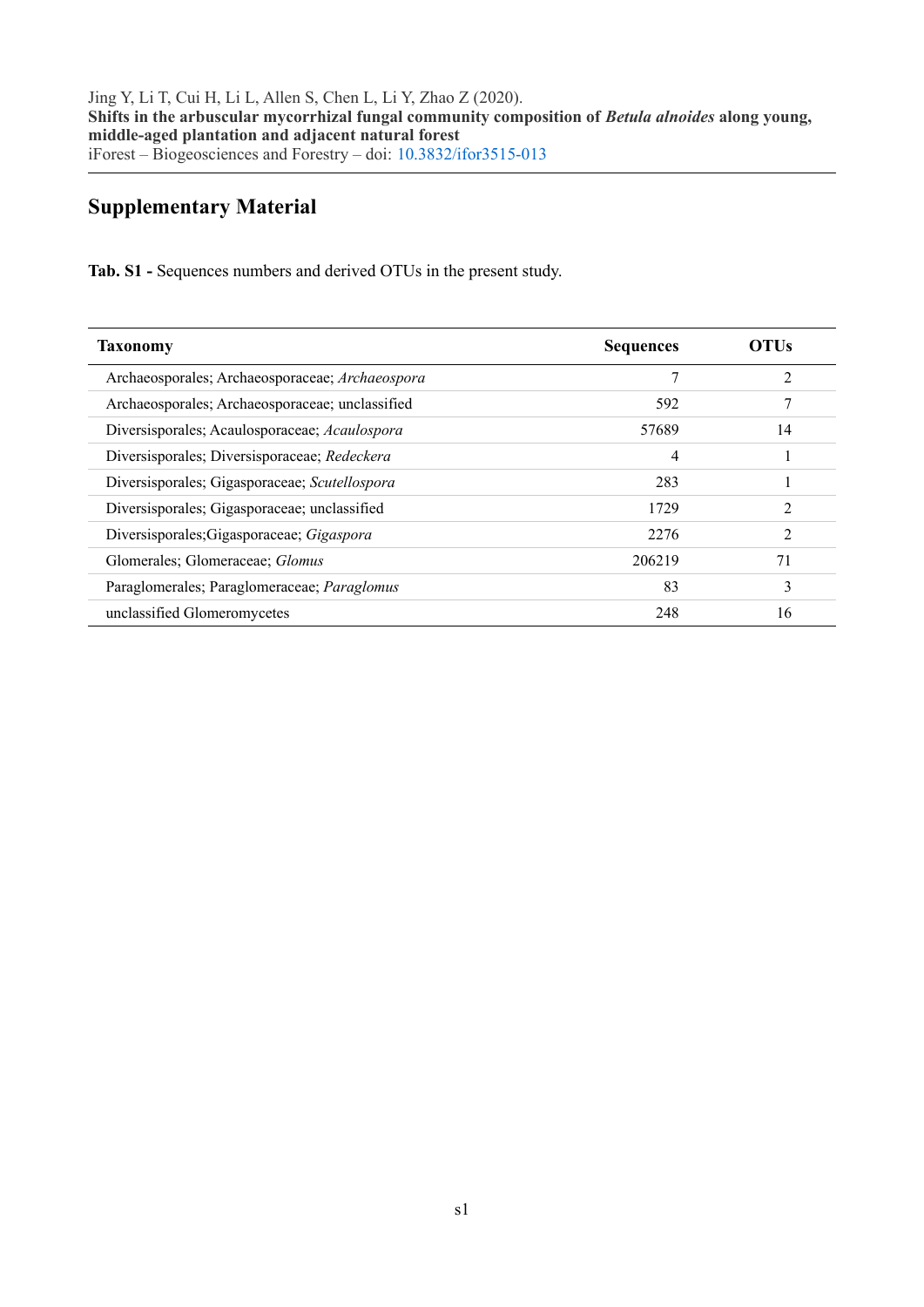**Tab. S2** - Numbers of sequences (A) and derived OTUs (B) in the genus of Glomeromycota in different study plots.

(A)

| <b>Taxonomy (Sequences)</b>                        | P3y      | $\mathbf \Omega$<br>P3y | P3y          | P3y      | n<br>P3y     | $\overline{2}$ | 2y           | 2y                | N            | $\frac{2}{5}$  | $\overline{z}$ | $\frac{2}{2}$ | $\mathbf{z}^{\prime}$ | z        | n<br>z       |
|----------------------------------------------------|----------|-------------------------|--------------|----------|--------------|----------------|--------------|-------------------|--------------|----------------|----------------|---------------|-----------------------|----------|--------------|
| Archaeosporales; Archaeosporaceae;<br>Archaeospora | 6        | $\mathbf{0}$            | $\mathbf{0}$ | $\Omega$ | $\mathbf{0}$ |                | $\mathbf{0}$ | $\mathbf{0}$      | $\mathbf{0}$ | $\mathbf{0}$   | $\theta$       | $\mathbf{0}$  | $\theta$              | $\theta$ | $\mathbf{0}$ |
| Archaeosporales; Archaeosporaceae;<br>unclassified | 27       | 19                      | 54           | 143      | $\theta$     | 28             | 27           | 44                | 48           | 28             | 61             | 11            | 91                    | 11       |              |
| Diversisporales; Acaulosporaceae;<br>Acaulospora   | 4881     | 1553                    | 712          | 2000     | 732          | 841            | 1424         | 2812              | 1661         | 2387           | 4030           | 2050          | 15965                 | 6245     | 10396        |
| Diversisporales; Diversisporaceae;<br>Redeckera    | $\theta$ | $\Omega$                | $\Omega$     | $\theta$ | $\theta$     | $\theta$       | $\theta$     | $\theta$          | $\mathbf{0}$ | 4              | $\theta$       | $\theta$      | $\theta$              | $\theta$ | $\Omega$     |
| Diversisporales; Gigasporaceae;<br>Scutellospora   | $\theta$ | $\Omega$                | $\Omega$     | $\theta$ | 8            | $\Omega$       | $\theta$     | $\theta$          | 18           | 257            | $\theta$       | $\theta$      | $\theta$              | $\Omega$ | $\Omega$     |
| Diversisporales; Gigasporaceae;<br>unclassified    | 163      | $\Omega$                | $\mathbf{0}$ | $\theta$ | $\theta$     | 100            | 1065         | 106               | 38           | $\overline{2}$ | 26             | 198           | $\theta$              | 31       | $\mathbf{0}$ |
| Diversisporales; Gigasporaceae;<br>Gigaspora       | 736      | $\Omega$                | 26           | $\theta$ | 133          | $\Omega$       | 192          | 39                | 17           | 4              | $\theta$       | 46            | $\theta$              | 88       | 995          |
| Glomerales; Glomeraceae; Glomus                    | 12109    | 16244                   | 17118        | 15789    | 17069        | 16972          |              | 15234 14930 16155 |              | 15260          | 13745          | 15637         | 1886                  | 11537    | 6534         |
| Paraglomerales; Paraglomeraceae;<br>Paraglomus     | $\theta$ | 75                      | $\theta$     |          | $\theta$     | $\Omega$       | $\Omega$     | 7                 | $\theta$     | $\theta$       | $\Omega$       | $\theta$      | $\theta$              | $\Omega$ | $\Omega$     |
| unclassified Glomeromycetes                        | 20       | 51                      | 32           | 9        | $\theta$     | $\theta$       | $\theta$     | 4                 | 5            | $\theta$       | 80             | $\theta$      | $\theta$              | 30       | 17           |
| Sum                                                | 17942    | 17942                   | 17942        | 17942    | 17942        | 17942          | 17942        | 17942             |              | 17942 17942    | 17942          | 17942         | 17942                 | 17942    | 17942        |

## (B)

| <b>Taxonomy (OTUs)</b>                             | ➢<br>É         | N<br>P3y       | P3y          | ᢦ<br>P3y       | m,<br>P3y | P12y           | $\tilde{\phantom{a}}$<br>P12y | ఌ<br>P12y | 4<br>P12y    | S.<br>P12y   | $\mathbf{z}$   | $\mathbf{z}^{\mathsf{I}}$ | $\mathbf{z}^{\prime}$ | $\mathbf{z}^{\prime}$       | n<br>$\mathbf{z}^{\prime}$ |
|----------------------------------------------------|----------------|----------------|--------------|----------------|-----------|----------------|-------------------------------|-----------|--------------|--------------|----------------|---------------------------|-----------------------|-----------------------------|----------------------------|
| Archaeosporales; Archaeosporaceae;<br>Archaeospora | $\overline{2}$ | $\theta$       | $\mathbf{0}$ | $\theta$       | $\theta$  |                | $\theta$                      | $\Omega$  | $\mathbf{0}$ | $\mathbf{0}$ | $\theta$       | $\mathbf{0}$              | $\theta$              | $\Omega$                    | $\mathbf{0}$               |
| Archaeosporales; Archaeosporaceae;<br>unclassified | $\overline{2}$ | 4              | 4            | $\tau$         | $\theta$  | 3              | 4                             | 5         | 5            | 4            | 3              |                           | 3                     | 3                           | $\mathbf{0}$               |
| Diversisporales; Acaulosporaceae;<br>Acaulospora   | 8              | $\overline{2}$ | 4            | 6              | 6         | $\overline{2}$ | 7                             | 4         | 7            | 8            | 7              | 4                         | 5                     | 6                           | 5                          |
| Diversisporales; Diversisporaceae;<br>Redeckera    | $\Omega$       | $\theta$       | $\mathbf{0}$ | $\theta$       | $\theta$  | $\theta$       | $\Omega$                      | $\theta$  | $\theta$     |              | $\Omega$       | $\theta$                  | $\theta$              | $\Omega$                    | $\theta$                   |
| Diversisporales; Gigasporaceae;<br>Scutellospora   | $\theta$       | $\Omega$       | $\mathbf{0}$ | $\theta$       |           | $\theta$       | $\theta$                      | $\theta$  |              |              | $\theta$       | $\theta$                  | $\theta$              | $\Omega$                    | $\Omega$                   |
| Diversisporales; Gigasporaceae;<br>unclassified    | $\overline{2}$ | $\Omega$       | $\mathbf{0}$ | $\theta$       | $\theta$  |                |                               |           |              |              |                |                           | $\theta$              |                             | $\theta$                   |
| Diversisporales; Gigasporaceae;<br>Gigaspora       | $\overline{2}$ | $\Omega$       | 1            | $\theta$       |           | $\theta$       |                               | 1         |              |              | $\Omega$       |                           | $\theta$              |                             |                            |
| Glomerales; Glomeraceae; Glomus                    | 28             | 37             | 22           | 20             | 41        | 33             | 30                            | 44        | 43           | 46           | 28             | 37                        | 4                     | 26                          | 14                         |
| Paraglomerales; Paraglomeraceae;<br>Paraglomus     | $\Omega$       |                | $\Omega$     |                | $\Omega$  | $\theta$       | $\Omega$                      |           | $\theta$     | $\mathbf{0}$ | $\theta$       | $\theta$                  | $\Omega$              | $\Omega$                    | $\theta$                   |
| unclassified Glomeromycetes                        |                | 4              | 5            | $\overline{2}$ | $\theta$  | $\theta$       | $\theta$                      |           | 2            | $\mathbf{0}$ | $\overline{c}$ | $\theta$                  | $\Omega$              | $\mathcal{D}_{\mathcal{L}}$ | $\overline{2}$             |
| Sum                                                | 45             | 48             | 36           | 36             | 49        | 40             | 43                            | 57        | 60           | 62           | 41             | 44                        | 12                    | 39                          | 22                         |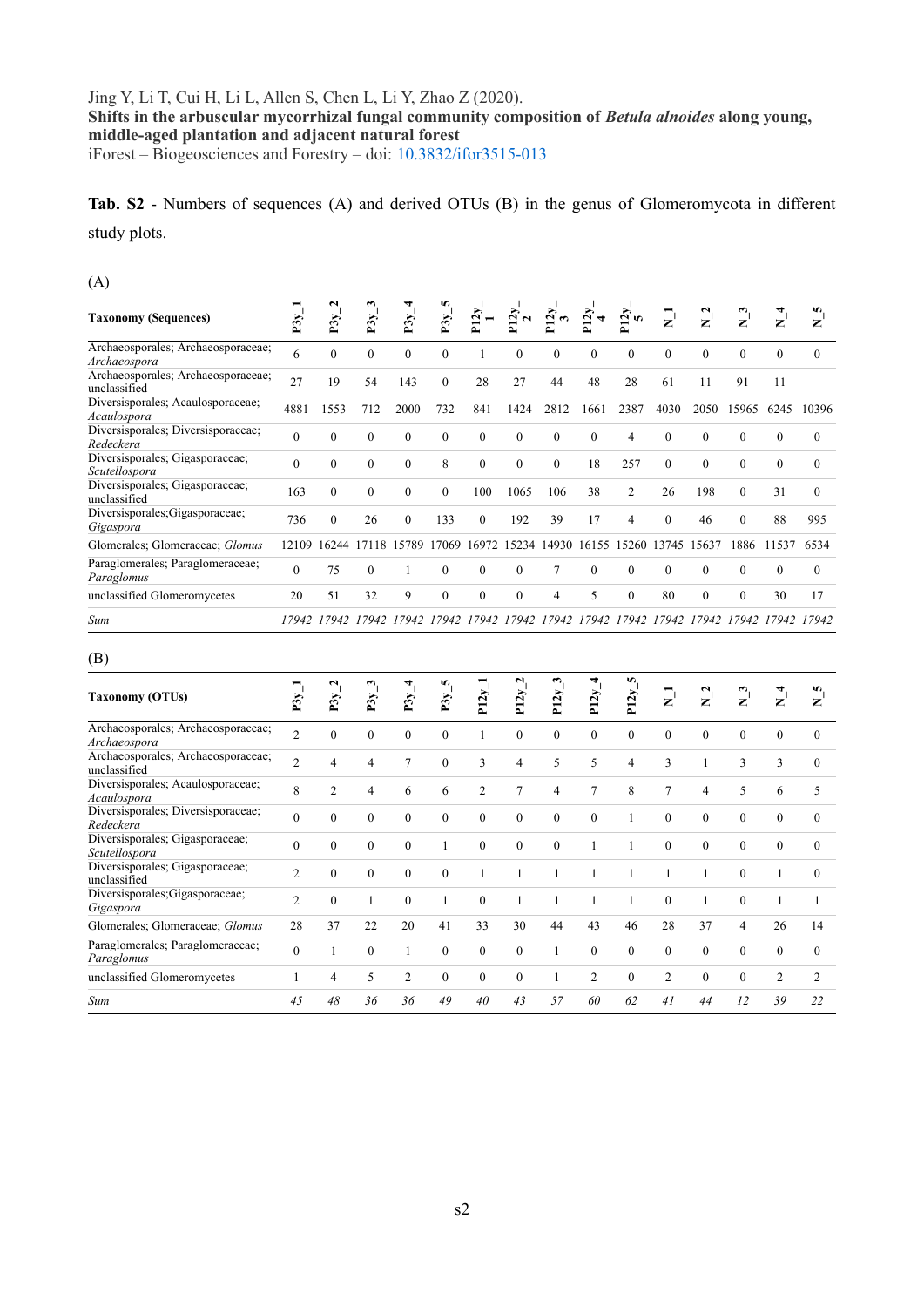**Tab. S3** - Permutation test for adonis under reduced model.

| <b>Variable</b>     | Factor   | df | Sum of<br><b>Squares</b> | $R^2$  | F      | $Pr(>\)$         |  |
|---------------------|----------|----|--------------------------|--------|--------|------------------|--|
|                     | year     |    | 0.2758                   | 0.1320 | 1.9775 | 0.1480           |  |
| RA of morphospecies | Residual | 13 | 1.8134                   | 0.8680 |        |                  |  |
|                     | Total    | 14 | 2.0892                   | 1.0000 |        |                  |  |
| OTUs abundance      | year     |    | 1.3424                   | 0.3586 | 7.2688 | $\leq 0.001$ *** |  |
|                     | Residual | 13 | 2.4009                   | 0.6414 |        |                  |  |
|                     | Total    | 14 | 3.7433                   | 1.0000 |        |                  |  |